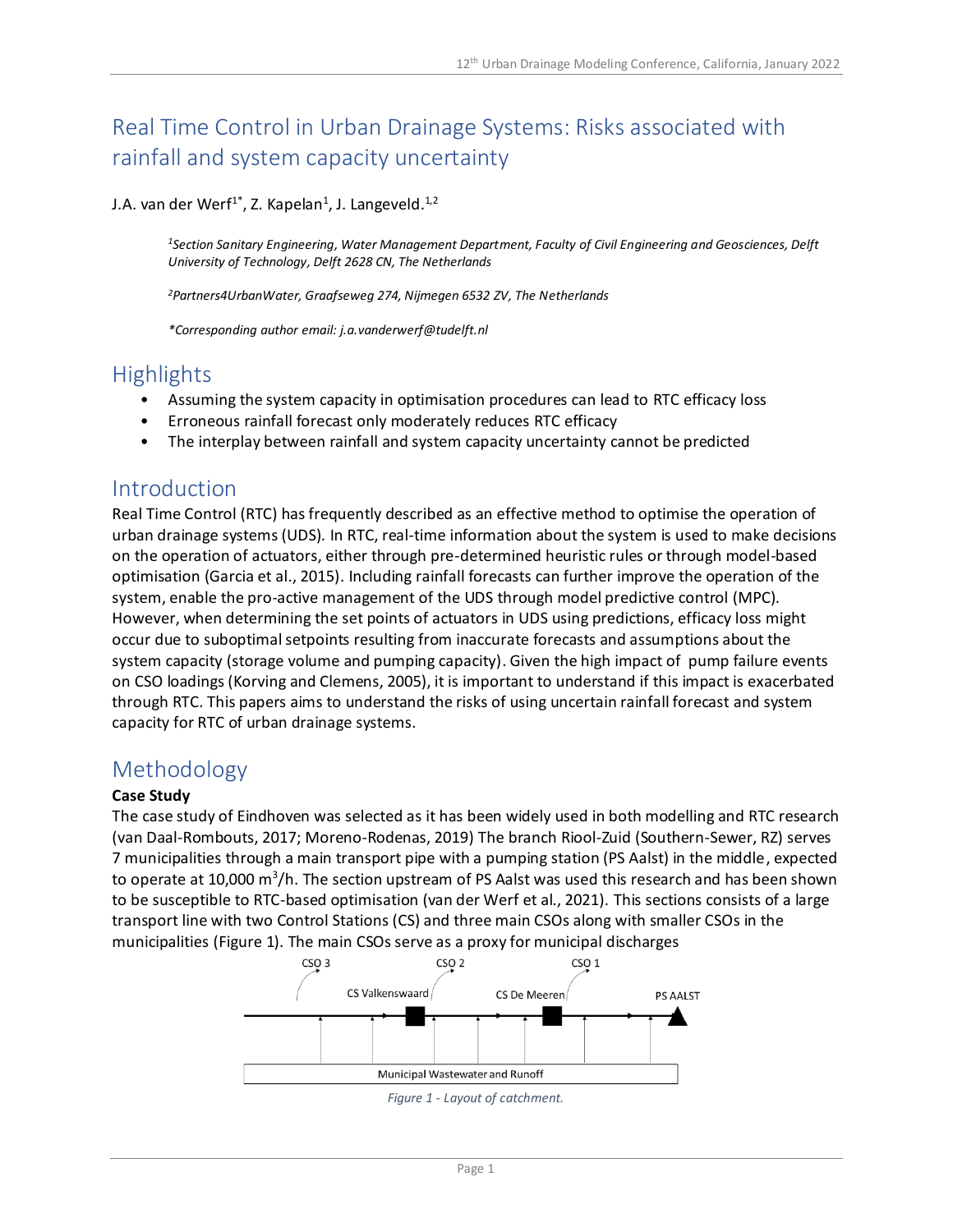#### **Model and Data**

A detailed hydrodynamic model of the system was developed in EPA SWMM5 containing 9884 nodes. To enable model predictive control, the complexity of the system was reduced. The municipal sections were modelled and calibrated in previous work (van der Werf et al., 2021).

Two radar rainfall data sets were used: rain-gauge adjusted (RGA) and radar reflectivity forecast (RRF) with a two hour forecast horizon both maintained by the Royal Netherlands Meteorological Institute (KNMI). The event selected for this campaign had a maximum intensity of 12.1 mm/hr, with a total volume of 29.2 mm over a total of 17 hours. During the event, PS Aalst had various moment when the flowrate setting of 10,000 m<sup>3</sup>/h was not reached (Figure 1), a frequent occurrence in the system.



*Figure 2 - Difference between expected flow and performed flow by main pumping station*

#### **Real Time Control Procedures**

Using the aforementioned optimisation model, an MPC procedure was set up using the pyswmm open source tool (McDonnell et al., 2020). The optimisation objective was the minimisation of CSO volume and standard deviation in filling degree between different sections. The CSO volume was given a weight of 10,000 times higher compared to the equal filling degree objective, meaning the controller would prioritise the CSO volume reduction when forecasted in the optimisation model.

#### **Scenarios**

Four scenarios were developed related to the information type parsed to the optimiser (Table 1) to assess the relative influence. The perfect forecast refers to the RGA dataset and Real Forecast to the RRF. The reflectively values were adjusted using an empirical equation as used by the KNMI. The full capacity uses the maximum available pumping capacity during WWF, where the perfect knowledge uses the reduced capacity from the data as the maximum available capacity at each time-step within the optimisation model.

| Scenario   | Rainfall L                                       | System Performance           |
|------------|--------------------------------------------------|------------------------------|
| Scenario 1 | Perfect Forecast (RGA Dataset)                   | Perfect knowledge            |
| Scenario 2 | <b>Perfect Forecast</b>                          | <b>Full Capacity assumed</b> |
| Scenario 3 | Perfect knowledge<br>Real Forecast (RRF Dataset) |                              |
| Scenario 4 | <b>Real Forecast</b>                             | <b>Full Capacity assumed</b> |

*Table 1 - Scenarios analysed*

### Initial Results and discussion

Using the four scenarios described above, the total CSO loading per main CSO was calculated (Table 2). A clear decrease in efficacy was observed due to the assumption of the full capacity being available to the